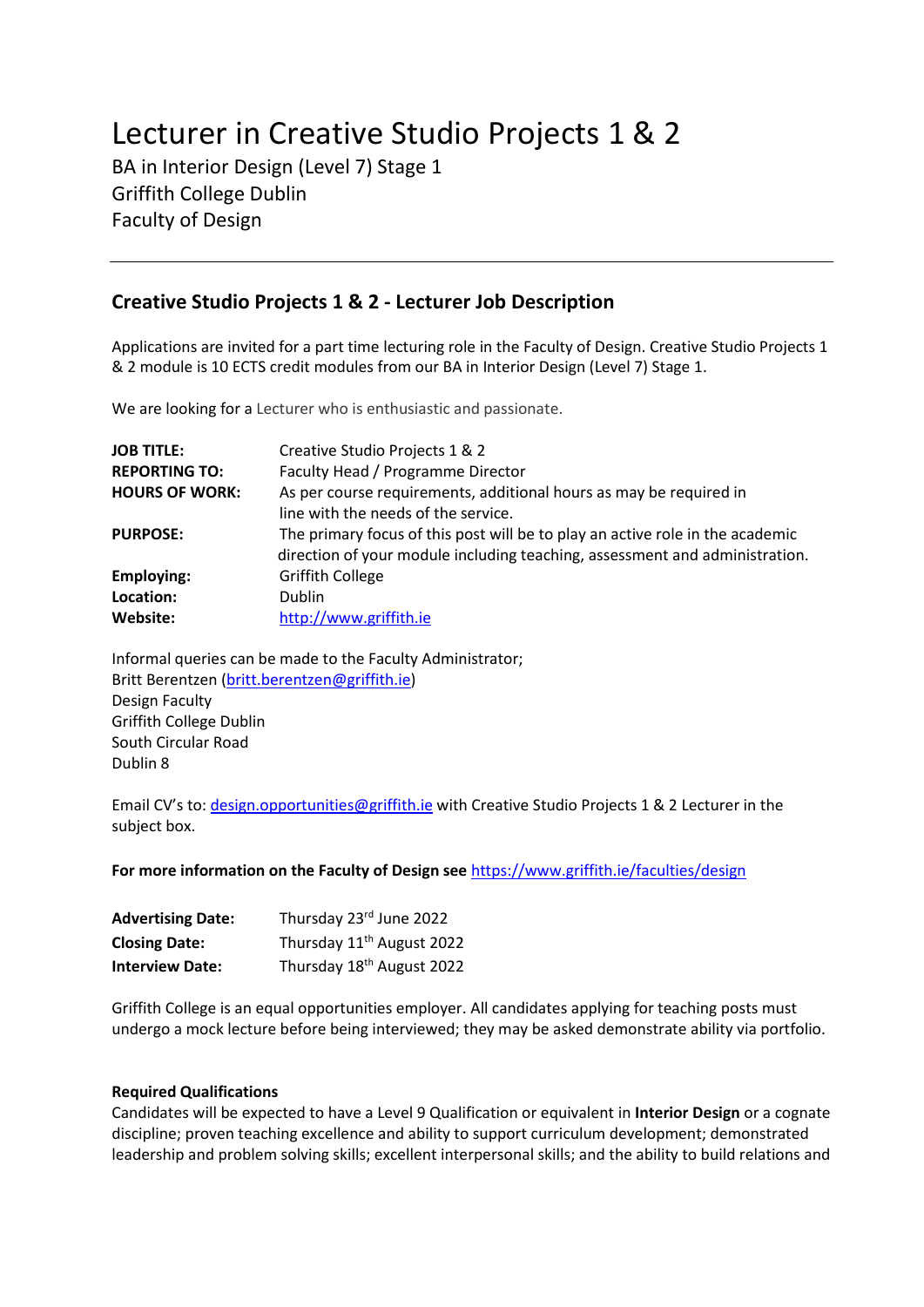to work collaboratively. Membership of a Professional body and any record of research, scholarship and publications are an advantage.

### **Successful applicants should have the following attributes:**

- Recent proven teaching excellence, an ability to support curriculum development and excellent communication skills.
- Demonstrated leadership and problem solving skills;
- Excellent interpersonal skills; and the ability to build relations and to work collaboratively.
- A keen interest in the subject, a broad knowledge of the topic and experience in commercial and residential projects.
- Up to date with regulations and guidelines and innovation related to the topic
- To design, develop and produce learning and teaching material and deliver the module.
- Lecturers will ensure the efficient and effective delivery of teaching programmes in accordance with the College strategy, policy and procedures, contribute to activities which influence leading edge practice and may also undertake research activity.
- Have experience of working in a positive, flexible manner.
- Willing to arrange student trips and site visits.
- Have experience of openly exchanging information and supporting colleagues
- Have an understanding and be able to demonstrate a commitment to Equal Opportunities and Diversity.

#### **Creative Studio Projects 1 (Semester 1) Descriptor:**

Learners assemble relevant information and research to assist in idea generation in order to develop and create original images and to observe, record and respond, exploring a wide range of art and design practices. Learners learn to apply visual methods, communicate ideas via free hand drawing, technical drawing and graphics arts and identify primary and secondary visual research methodologies.

Mode: Part Time (Evening) – The modules are timetabled every second Monday evening from 6.30-9.30pm and four Saturdays (3 hours).

Contact Hours: 30 hours

#### **Creative Studio Projects 2 (Semester 2) Descriptor:**

Learners get to understand the importance of contextual references, to solve problems by applying knowledge and experience, to be able to initiate research and independently select media and to present a final major project and portfolio of work.

Mode: Part Time (Evening) – The modules are timetabled every second Monday evening from 6.30-9.30pm and three Saturdays (3 hours).

Contact Hours: 30 hours

#### **Guidelines for Mock Lecture**

As part of the interview process, candidates are required to give a 5 – 10 minute mock lecture, regarding the interview panel as students.

The lecture should cover an item (or items) of the candidate's choice from an existing (or proposed) course offered by the Faculty or Department.

The candidate is free to use whatever medium and teaching aids are appropriate, including laptop and